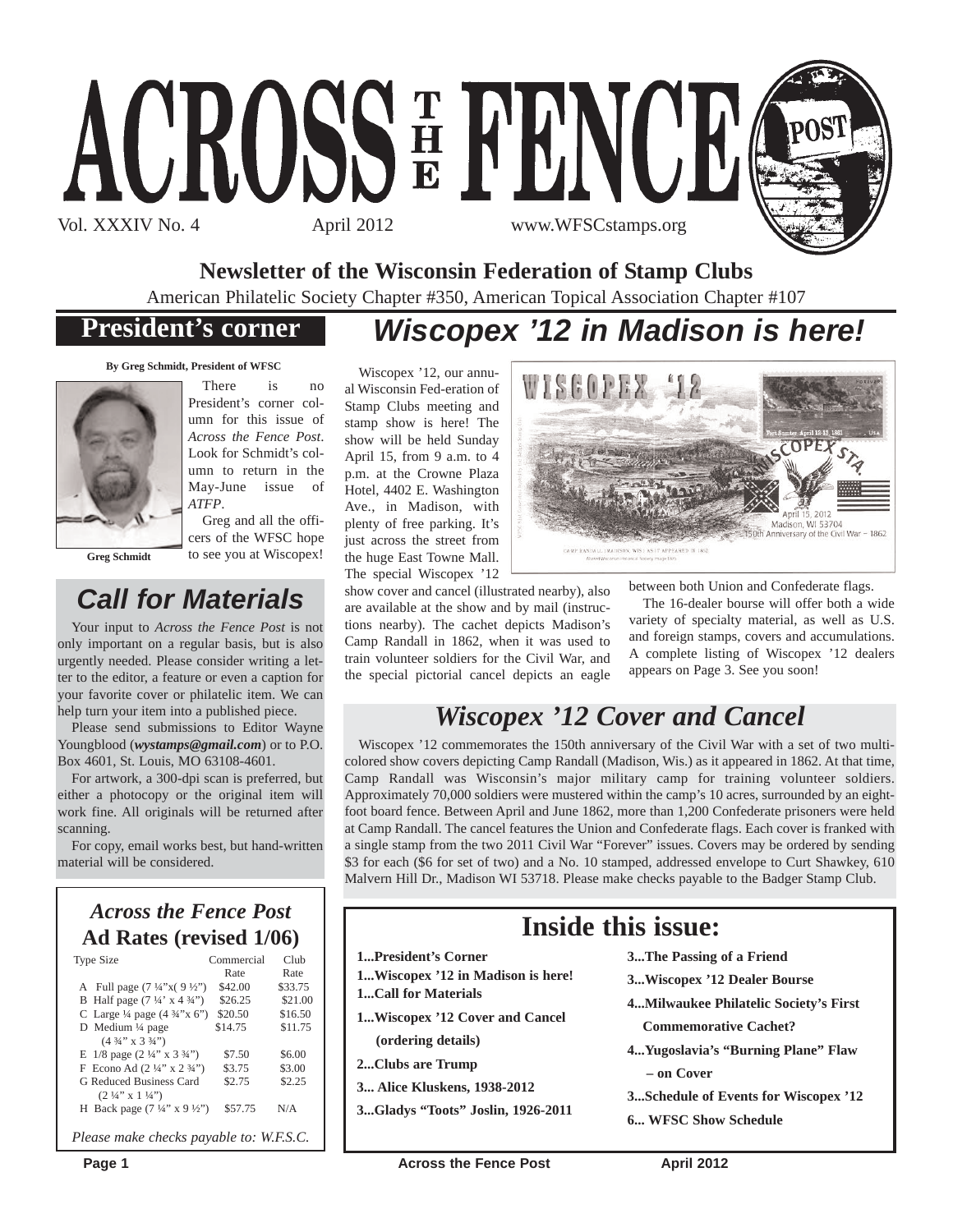### **Clubs are Trump**

#### **By Maurice D. Wozniak**

Judging from the number of club bulletins sent to me for this column, only a very few stamp clubs that are part of the Wisconsin Federation of Stamp Clubs use this excellent way to communicate. That's inexcusable.

Bulletins (or newsletters, announcements or letters) serve many purposes, and clubs that don't use them are doing a disservice to their members, the clubs and the hobby in general.

Primarily, a bulletin serves as a meeting reminder. Members do forget about meetings from time to time, and a reminder – even if it's only a postcard – can jog a member's memory and increase attendance at meetings.

A regular communication is an indication that members do care about participation – someone has arranged a meeting place, planned an agenda and is looking forward to getting together with other stamp collectors to discuss the hobby.

A change of meeting location or a new officer should be highlighted in a club bulletin. Even a new member might warrant a mention – including his or her collecting interests and experience.

Most bulletins I see include other information club members should be interested in receiving. Reminders about the upcoming program, the name of the person bringing treats, minutes of the previous meeting (or at least the highlights) are all of some interest to club members.

Other items have a place also. The return of a member who has been ill or away for some other

reason can inspire a "welcome back" notice. A new issue or a controversial development within the hobby might generate a mention.

The format of a bulletin depends of the needs of the club and the skill level of the editor. Some consist of a single sheet of paper. The **Northwoods Philatelic Society** (Iron Mountain, Mich.) doesn't even use an envelope; it's just a folded letter with space provided for the mailing address. The **Central Wisconsin Stamp Club** (Stevens Point and Wisconsin Rapids) relies on members' stamped, addressed, envelopes to deliver the bulletins. The **Badger Stamp Club** (Madison) publishes its bulletin only online.

All of this adds up to an indication that your club is active. It encourages participation and expansion. The most frequent complaint I hear from people dissatisfied over their club is, "They don't do anything."

Well, just meeting is something. Publishing a monthly bulletin is something also, and it can go a long way toward keeping the club alive and well.

### **\* \* \***

#### **Program ideas**

Green Bay stamp dealer **Bill Robinson**, an active postal history collector, talked to the **Green Bay Philatelic Society** on cover and postal history collecting and passed around examples of foreign covers to illustrate his points. He asked members to pick a favorite and tell what they liked about it.

**Roland Essig** explained to fellow members of the **American Topical Association Chapter** **5**, Milwaukee, the differences between topical, thematic and display exhibiting classes.

Another member of the ATA group, who spent a month traveling in Antarctica, presented a firsthand travelogue. Members were asked to offer related items from their collections for discussion.

A member of the **Milwaukee Philatelic Society** with a special interest in Vanentines gave a presentation on the subject at a February club meeting.

#### **\* \* \***

#### **What others are doing**

**Green Bay Philatelic Society** members took part in a community Einstein Project for school children. About 2,000 youths took part, about 300 visited the club booth, and the club is working on how to try to involve some of those children in an ongoing stamp collecting hobby program.

**Bob Mather** includes general-interest philatelic articles in his mailings to members of the **American Topical Association Chapter 5**, Milwaukee. In a recent mailing he asked members to suggest subjects that he might use.

ATA Chapter 5 voted to spend up to \$50 for an Incentive Award that will be given to a novice exhibit at the National Topical Stamp Show, which will be held in Lancaster, Pa., June 23-24.

*\* \* \**

*Information for Clubs Are Trump is gathered from club newsletters. Please send them to Maurice D. Wozniak, 1010 Berlin St., Waupaca WI 54981.*

### **Wisconsin Federation of Stamp Clubs officers** *Across the Fence Post* is the official publication of stamp Clubs, Inc., a

#### PRESIDENT Greg Schmidt

1978 Fox Burrow Court Neenah WI 54956-1184 gschmidt7@new.rr.com

VICE PRESIDENT Vacant

#### **SECRETARY**

Ken Grant kgrant@uwc.edu

#### TREASURER

Allen E. Vick 2090 River Estate Lane Stoughton WI 53589 Norskelodge@aol.com

#### VP YOUTH DIVISION MaryAnn Bowman

P.O. Box 1451 Waukesha WI 53187

#### NE REGION VP Vacant (due to death of Al Marcus) Green Bay Phil. Soc.

Northwoods Phil. Soc. (Iron Mountain) Outagamie Phil. Soc. Wisc. Postal Hist. Soc.

#### EAST CENT. REGION VP Vern Witt

Fond du Lac Stamp Club Kettle Moraine Coin & Stamp Club Manitowoc Phil. Soc. Oshkosh Phil. Soc. Sheboygan Stamp Club

#### SW REGION VP John Pare

Badger Stamp Club Baraboo Stamp Club Janesville Stamp Club Monroe Stamp & Postcard Club

#### SOUTH CENTRAL REGION VP Art Schmitz

pescador@milwpc.com Waukesha County Phil. Soc.

#### SE REGION VP Art Schmitz

pescador@milwpc.com Am. Top. Assn. (Chap. 5) North Shore Phil. Soc. (Milw.) Northwestern Mutual Stamp Club Polish American Stamp Club Wauwatosa Phil. Soc. American Air Mail Soc. (Billy

Mitchell Chapter) Germany Phil. Soc. (Chap. 18)

Italian American Stamp Club Milwaukee Phil. Soc.

#### CENTRAL REGION VP Mike Lenard

mjlenard@aol.com Central Wisc. Stamp Club Chippewa Valley Stamp Club Lakeland Stamp & Coin Club Wisconsin Valley Phil. Soc.

the Wisconsin Federation of Stamp Clubs, Inc., a 501c3 non-profit organization. WFSC also is a life member of the APS (since 1953). For more information about WFSC, please contact the Central Office. AFTP is published monthly September through April,

and every other month May through August (10 issues per year). News of Wisconsin collectors, club news and gratis original philatelic features are welcomed. The editor accepts submissions in any format, but prefers email if possible. Editor reserves the right to make editorial changes to submitted copy.

Material appearing in AFTP not carrying an individual copyright notice may be reproduced only by not-for-profit organizations, provided the author(s) and AFTP receive credit or attribution. All materials carrying an individual copyright notice are the sole property of the author(s).

Unless explicitly stated by an officer in conjunction with official WFSC business, opinions expressed by the editor or individual authors are not necessarily endorsed by the WFSC.

Submission deadlines for editorial and avertising materials are for the 1st of the month preceding month of publication (i.e. Jan. 1 for Feb. issue).

Show calendar information and ther editorial matter and listings, should be sent to: Wayne L. Youngblood, Editor ATFP, P.O. Box 4601, St. Louis MO 63108-4601. (wystamps@gmail.com) phone: 314-454-9689.

Advertising material and payment should be sent to Dave Carney, Advertising Manager, AFTP, P.O. Box 55, Kimberly, WI 54136-0055. (dcarneyl@new.rr.com) phone: 920-687-9077. For a complete list of advertising rates and policies (display, classified and listings), request a copy from the advertising manager.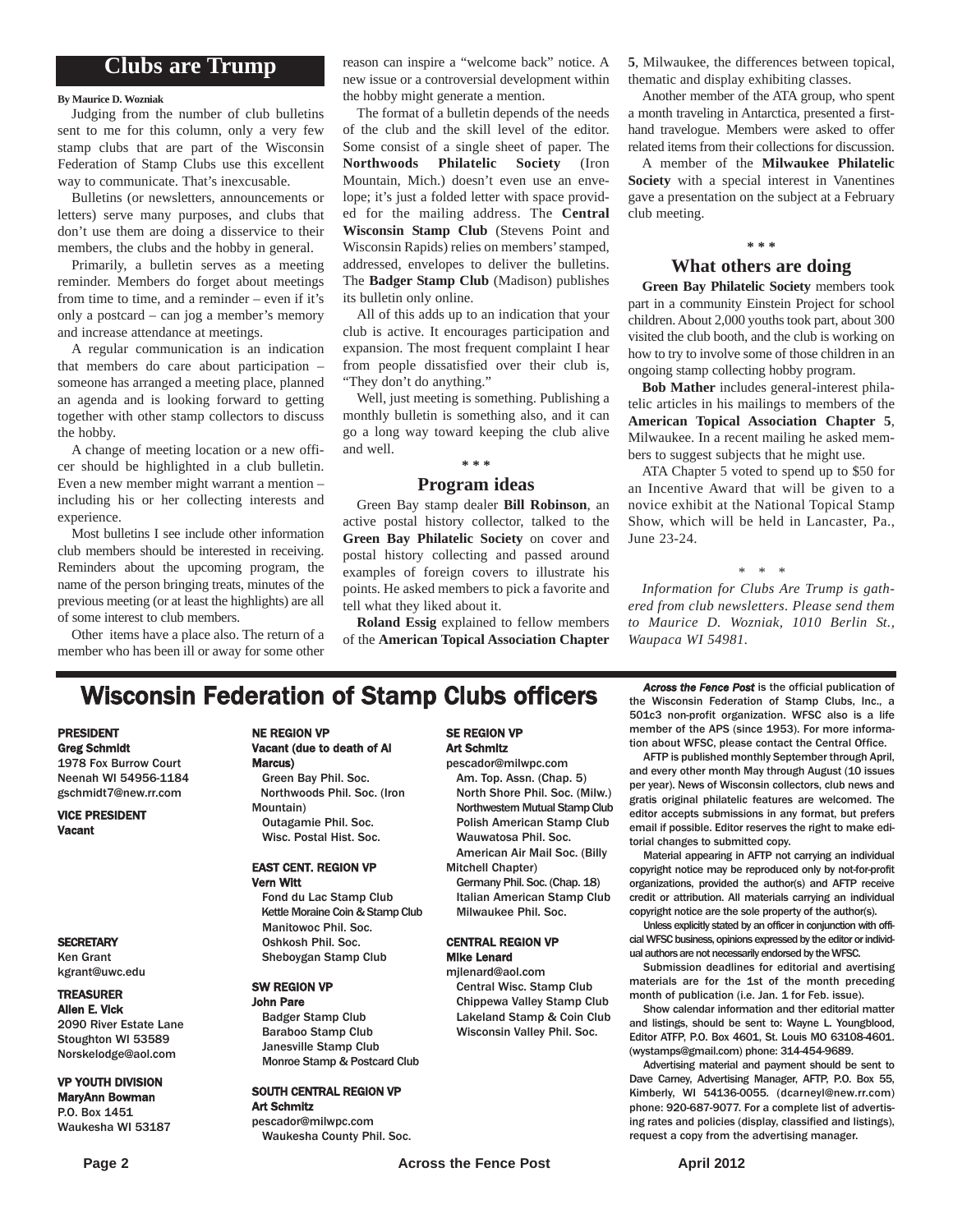# *Alice Kluskens 1938-2012*

Alice Kluskens of the Town of Niagara, Wis., died March 3 at Dickinson Memorial Hospital, Iron Mountain, Mich., after a six-year battle with Alzheimer's.

An early member of the Northwoods Philatelic Society, Iron Mountain, she participated enthusiastically in the club's activities until 2010. Her son, Steve, serves as webmaster for the Wisconsin Federation of Stamp Clubs.

Mrs. Kluskens was born in Chicago, Ill., in 1938 and married Emory Kluskens of Niagara in 1958. In 1972, they moved back to Niagara where he operated a tool and die business. He died in 1981.

Alice Kluskens collected stamps as a child and resumed the hobby soon after she married. She favored British Commonwealth and early United States stamps.

Mrs. Kluskens distinguished herself as a 20-year 4-H leader, known throughout Wisconsin, and was an active citizen in the town. "Above all else, she valued learning and independent thought," Steve Kluskens said.

She is survived by stepson Jim and his wife Bobbie, sons Michael and Steve, their wives Claire and Sheila and two grandchildren. A memorial service was not immediately scheduled.

## *Gladys "Toots" Joslin 1926-2011*

The Green Bay Philatelic Society sadly announces the death of Gladys "Toots" Joslin (1926-2011).

Toots was a long-time member of the Green Bay club, serving as GBPS historian for more years than most current members can remember. The club scrapbook she maintained is a record of the club and its members' activities.

Gordon Lindner, the club's other lifetime member, recalls that in the 1960s Toots was a great spokesperson/recruiter for the club. Gordy also remembers her as a former stamp dealer who rented tables at stamp shows. But his ultimate praise was that "Toots was a good person."

### *Wiscopex '12 Dealer Bourse*

#### **See these dealers at Wiscopex '12 (confirmed as of April 1)**

David Alex Stamps, Glenview, Ill. Dave's Stamps, Dave Carney, Kimberly, Wis. Lake County Stamps, Bill Birch, Hartland, Wis. Lake Edge Stamps, Bob Voss, McFarland, Wis. McCormick Marketing, Phil McCormick, Neenah, Wis. Michael Peterson, Palos Hills, Ill. RHO Postal History and Stamps Roger Oswald, Manitowoc, Wis.

Riverbank Treasures, Jerry Wessler, New Lisbon, Wis. William B. Robinson, Green Bay, Wis. Charles Shoemaker, Madison, Wis. Terry L. Thomas, Arlington Heights, Ill. The Cover Connection, John Leszak, Buffalo, N.Y. University Avenue Stamps, Dennis Lemke, Middleton, Wis. Wisconsin Collector, Michael K. Sullivan, Madison, Wis. Youngblood Ink/Regency -Superior, Wayne & Dorothy Youngblood, St. Louis, Mo.

# *The Passing of a Friend*

#### **By Roland Essig**

It is with sadness I inform you of the passing March 17 of my friend and acquaintance to many Wisconsin

Federation of Stamp clubs members, Fred Ziemann. Fred had been having health problems for the last few months, but this came as a shock to me as well as to his family.

Fred and I met many years ago at Milcopex, where he was exhibiting his Owl exhibit, and I was exhibiting for the first time. I remember

looking at his exhibit and, when mine was critiqued, I was told I should get rid of an arrow that was on one page. This came as quite a surprise, as I thought there were many arrows in the Owl exhibit. Going back to the frames, sure enough Fred had lots of arrows pointing out characteristics of the owls in his exhibit. I should mention Fred received a Gold at the show – I got a Certificate. Later, Fred developed a new Wolf exhibit, which also garnered him a Gold. Through the years we got to be good friends and traveled together to many national stamp shows. We attended Pacific '97 and Washington 2006 to name a couple.

When we attended Pacific '97, we were given tickets for the cable car as someone Fred knew was leaving, and had not used up their week's-worth of passes, so we rode to the end of the line and back. While riding the cable car we passed stopped traffic and, because we were riding on the outside of the cable car, we were very close to the cars we passed waiting for the traffic to move and we couldn't resist making comments to drivers with windows open, "You should ride the cable car," and such. I remember we stayed at a motel while there with a nice view and we would take the streetcar to the show. Our second day, the streetcar passed us up – apparently because it was full. The next day we walked up a block closer where the trolley had to make a sharp turn. When it came around the corner, either its boom came off the wire or the operator regularly had to switch it. Just as soon as the trolley operator opened the door to re-position the boom, Fred and I quickly jumped in much to the operator's chagrin. We never got passed up again during our stay.

While attending Washington 2006, we rode the bus to the subway from our motel in Arlington,



make it to and from the show daily without getting lost or on the wrong train. What one of us missed the other would always pick up.

We naturally at times discussed exhibiting and made suggestions to each other. For the most part we agreed – with one exception. Fred would tell me I had too much material on my pages and I would counter, "Fred, you need more." Through the years we got along fine and had many good times at the various shows we attended together.

Many are not aware of the impact Fred had on exhibiting.

Until a few years ago there was not a "Display Class." Fred noticed when asking club members to exhibit at their club's annual show, they were reluctant to do so. Thinking it over, he decided the word "Exhibit" seemed to scare them off. But, when they were asked to "display" their unusual items, they did, and the "Display Class" was born. Having success getting club members to exhibit in his new category, Fred wrote a "Letter To The Editor" of the American Association of Philatelic Exhibitors, telling about his success getting new exhibitors. This was the forerunner of that new exhibiting class becoming a new APS-sanctioned class. This has become a very popular exhibiting class as many collectors had items they would've liked to show and until now couldn't. This new class brought about some very interesting exhibits and continues to do so, thanks to Fred.

Our real bond was exhibiting. If you have a friend like Fred, then you are very fortunate.

So long friend!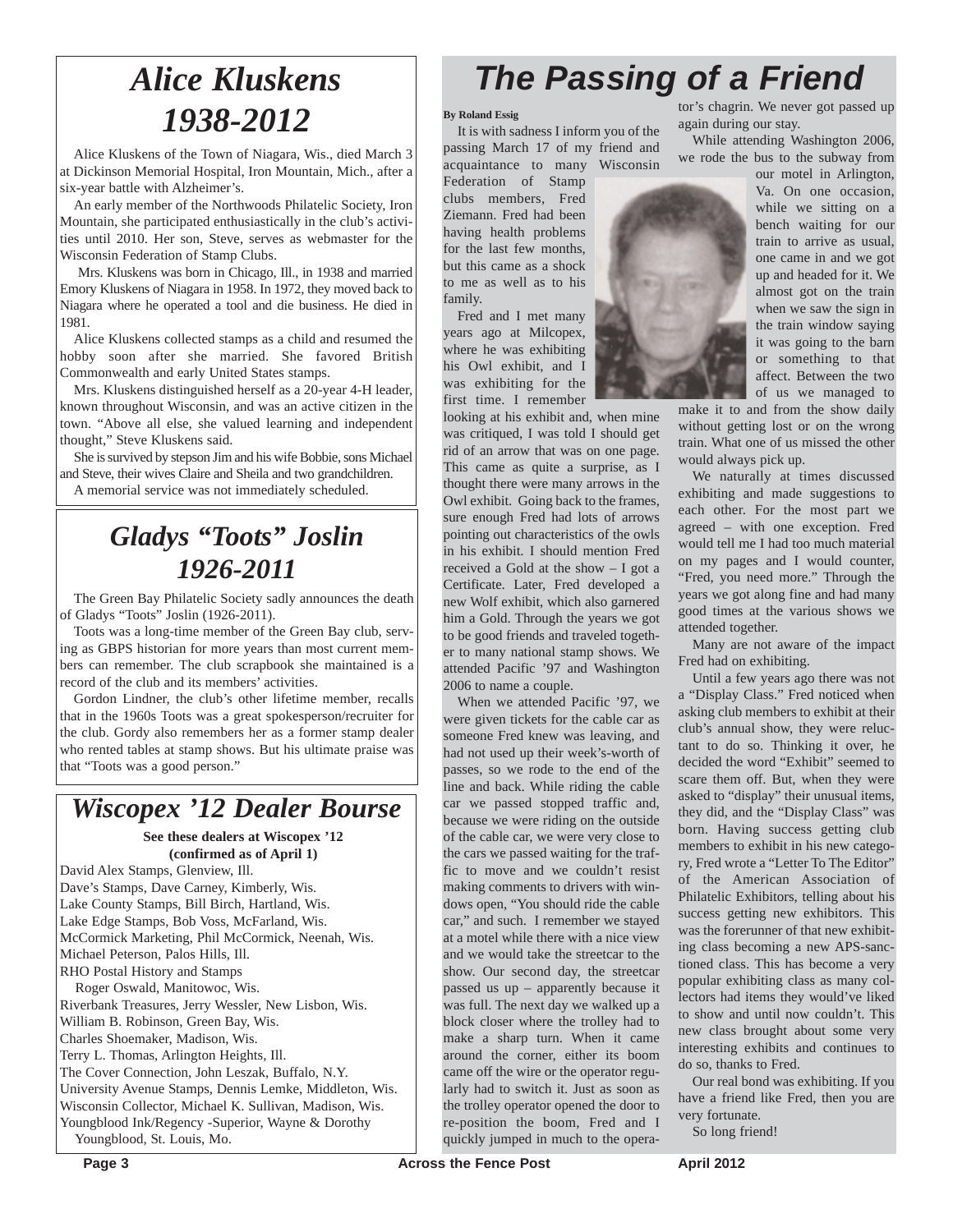## *Milwaukee Philatelic Society's First Commemorative Cachet?*

#### **By by Robert Henak**

While preparing a single-frame exhibit of Milwaukee Philatelic Society corner cards for Wiscopex, I suddenly realized that one of the covers was not just a fancy advertising cover, but most likely the MPS' first commemorative cachet. I put together an eightframe exhibit of MPS cachets for Milcopex last fall, starting with the show covers for the first Milcopex in 1967, but had totally overlooked this one.

The cover is illustrated nearby. The corner card design is very similar to others I have from 1934, with the exception that this one lists Jacob Levin as Secretary-Treasurer while the earlier covers merely list his address without naming him.

The most striking thing about this cover, however, is the green rubber-stamped cachet focusing on the appointment of Solomon Juneau as



Milwaukee's first postmaster on March 16, 1835. Complementing the cachet is the cancellation date of March 16, 1935, the 100th anniversary of Juneau's appointment, and the use of the Wisconsin Tercentenary stamp of 1934, celebrating 300 years since the landing of Nicolet on the shores of Green Bay. All in all, this is a very nice combination of related elements.

It would be interesting to know whether any

territorial covers actually exist with the "first day" date stamp reflected in the cachet or whether this is merely a case of artistic license. I suspect the latter, since the Wisconsin Territory was not formed until July 3, 1836. Until then, Milwaukee and what is now Wisconsin were part of the Michigan Territory. Any date stamp used on March 16, 1835, accordingly, would reference Michigan Territory rather than "Wn.T."

I have not seen another copy of this MPS cover. Sam Bloomfield donated the illustrated example to the MPS in February 1976, so it unfortunately is not a part of my collection. I will just have to keep looking.

If anyone has any further information on this cover, or any other MPS commemorative covers prior to 1967, please let me know. My email address is *henak8010@sbcglobal.net*.

# *Yugoslavia's "Burning Plane" Flaw – on Cover*

#### **By Michael Lenard**

When is a stamp with a printing flaw worth more than another stamp with some form of major error? The answer is not very often, but the official stamp catalog of Yugoslavia, *Jugomarka*, believed the 10-dinar 1934 airmail stamp (basic stamp Scott C5) with a specific printing flaw was worth 90,000 dinars (about \$1,800) in 1991. The few known used copies were valued at 95,000 dinars.

The printing flaw, in the form of a blot of color identical to the brick-red color of the stamp itself (Scott calls it "vermilion"), extends from the top of the plane flying over the bridge of Mostar to the Cyrillic-lettered "Jugoslavia" inscription, near the top of the stamp design.

The flaw was most likely caused by a welldefined piece of foreign matter on the printing plate of position 99 on a 10- by 10-subject pane of stamps.

A philatelic group in Yugoslavia did a 1951 survey and could only come up with a total of 26 examples of the airmail stamp flaw, mostly on unused examples. A recent auction stated that six pairs exist of a se-tenant pairing of nor-



*Shown above is an example of Yugoslavia's scarce "Burning Plane" printing flaw (left) and a normal example (right). It is perhaps the only printing flaw listed by a major catalog.*



*Yugoslavia's "Burning Plane" printing flaw on a recently located commercial cover mailed two years after the flaw's discovery.*

mal and flawed stamp.

The ink blot flaw had a short press run before it was corrected, and few affected panes were sent to the Belgrade 1 post office. Some "burning plane" stamps were bought by disinterested noncollectors, but most were found by dealers or collectors.

Few printing flaws in the 170+ years of stamp production have been as fortuitous or dramatic as this "Burning Plane" variety.

Recently, a stock of worldwide airmail covers owned by a collector/accumulator came on the retail market. Most of these covers were addressed to the Philips Electric Company in Eindhoven, Netherlands. Within that selection was a commercial cover bearing the dramatic "burning plane" flaw.

The large-size envelope was franked with the 10-dinar airmail stamp, as well as 1- and 4-dinar King Peter II stamps. The overall 15dinar franking paid the registry fee of four dinars, the foreign letter rate of four dinars and seven-dinar (4+3) air surcharge for a letter weighing more than nine grams. The manuscript "2" on the cover may also have indicated the second level of air surcharge. The three Beograd 1, device 14 cancels were typical of the 1937 cancels. The registry and etiquette labels also were items commonly used in 1937. The handstamped return address has yet to be confirmed as the Philips 1937 Belgrade location, but the street does still exist. The Eindhoven "NV Philips" receiving cancel of April 18, 1937, is identical to cancels applied to other mail received at Eindhoven.

Why was a rare stamp used on a commercial cover two years after the variety was discovered? One can only guess. The stamp may have been kept as a curiosity or was one of many 10-dinar stamps purchased by the Philips company for postage.

Another clue that the cover was not philatelically contrived is the fact the cover was opened roughly at the top. fortunately, the damage was not severe.

Either way, this is an exciting and rare cover for Yugoslavian specialists!

*[Editor's note: As the author points out, the "burning plane" is almost certainly a printing flaw, rather than a plate variety. In this case the stamp was printed by offset lithography. Thus, a piece of foreign matter adhering to the plate could cause the variety and once again become normal if removed or if it fell off. If the flaw occurred anywhere other than in the wing of the plane, it would likely have been dismissed by collectors as a poorly printed stamp.]*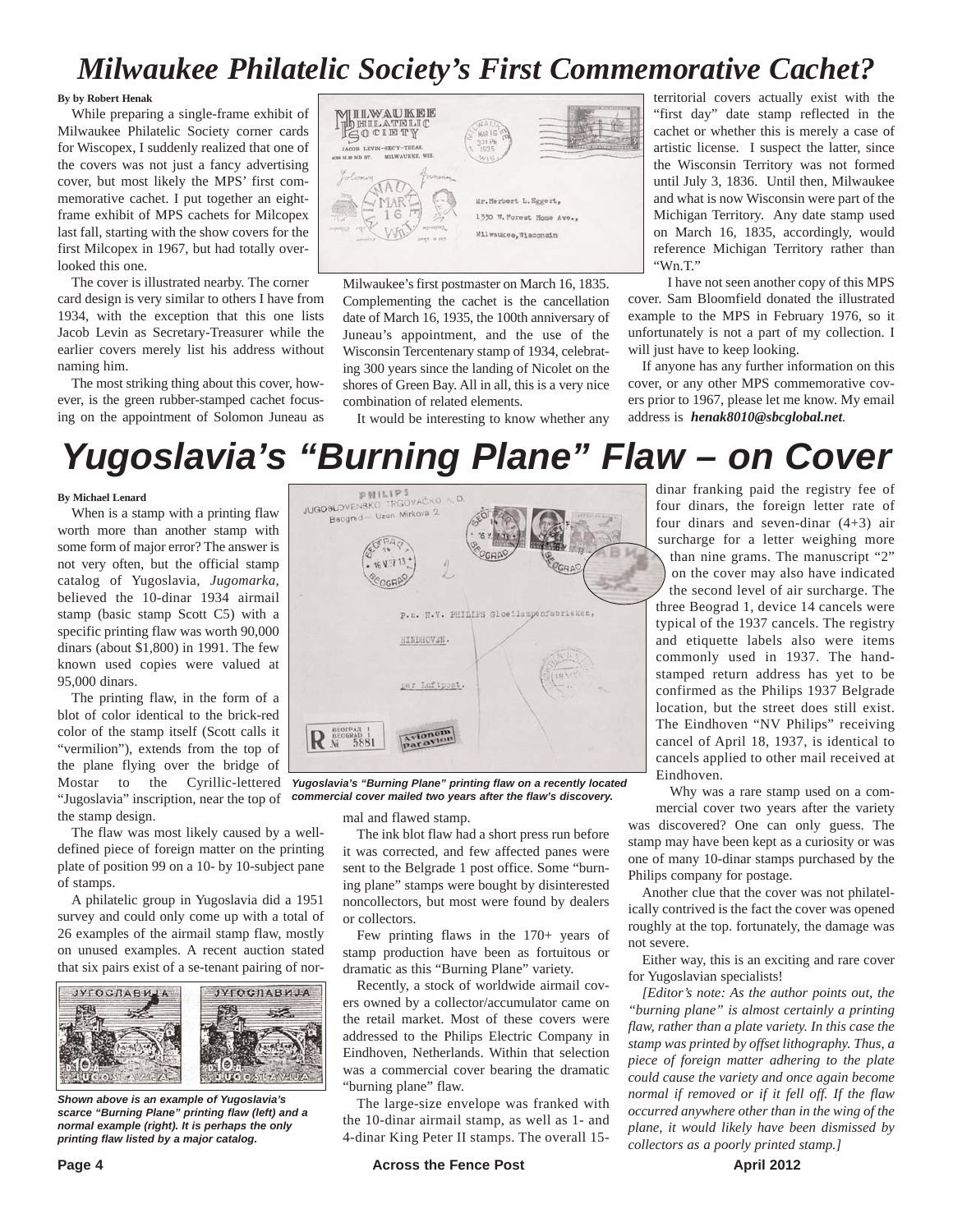